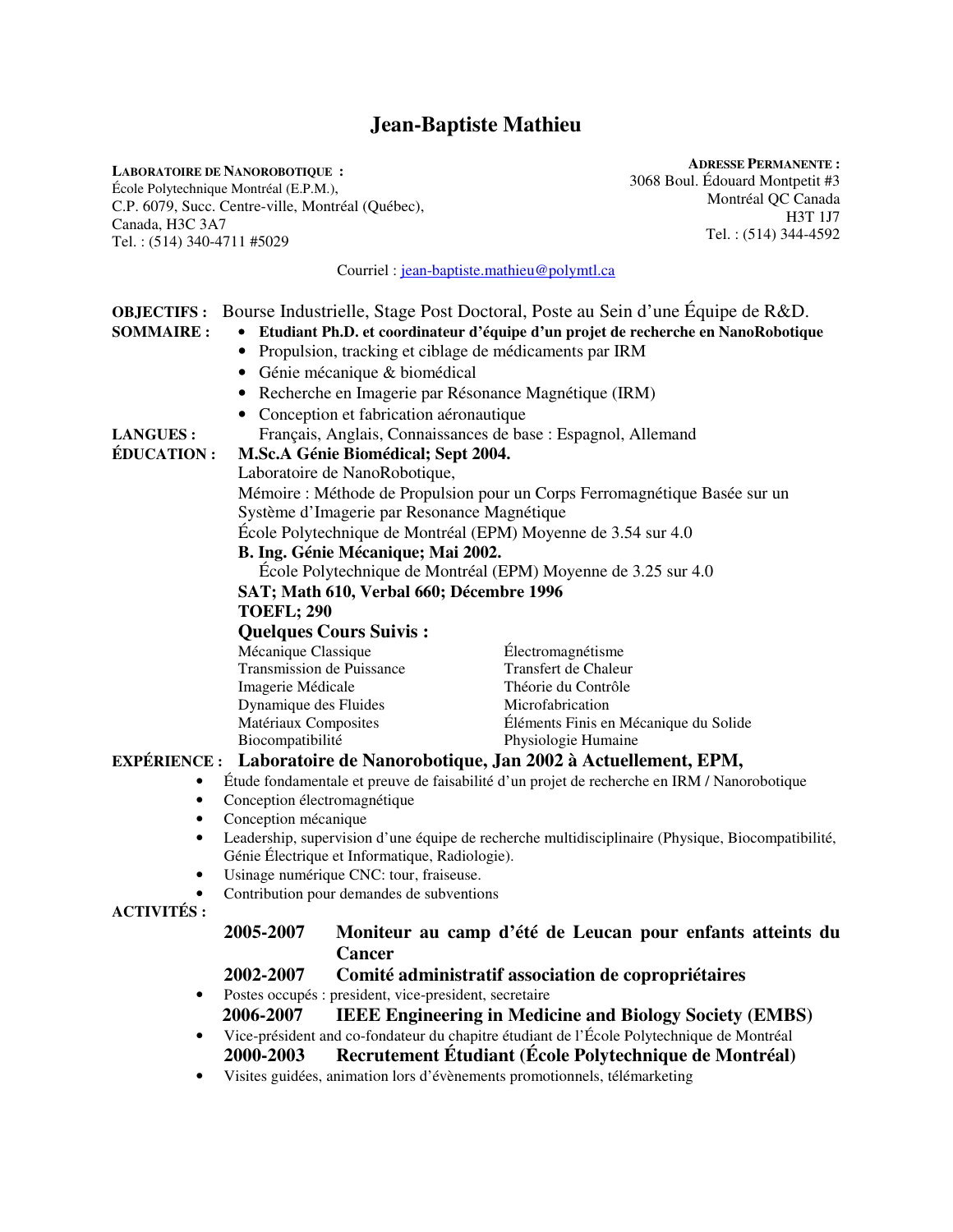# **1998-2002 Équipe Étudiante d'Aerodesign (SAE Aerodesign Competition)**

- Conception et fabrication de 5 avions cargos radiocommandés (champions du monde Aerodesign West en 2000 et 2002)
- Directeur des communications : rapports techniques, activités de financement, évènements promotionnels, entrevues télévisées
- Expérience concrète en mécanique aérospatiale, conception aéronautique, techniques de fabrication
- Travail d'équipe, gestion de projet
- CAD/CAM
- Design et fabrication de matériaux composites

### **INFORMATIQUE :**

- Matlab, Simulink, html, C++
- Autocad, Dassault Catia (CAD), Photoshop, 3DS Max, Rhino 3D
- Nastran (FEA), ANSYS (FEA), PC Laminate (composite materials Design)

#### **FORMATION ADDITIONNELLE :**

- Usinage CNC : Formation fraisage et tournage chez EMCO-MAIER, Columbus Ohio
- Prise de parole en public : Continuing Education, McGill University, (Montreal Canada)

### **PUBLICATIONS :**

### **Articles de journaux :**

- MARTEL, S., **MATHIEU, J.B.**, FELFOUL, O., CHANU, O., ABOUSSOUAN, E., TAMAZ, S., POUPONNEAU, P., BEAUDOIN, G., SOULEZ, G., YAHIA, L'H., MANKIEWICZ, M., Automatic Vascular Navigation of Untethered Objects Using Magnetic Resonance Imaging Technology, Applied Physics Letters, vol. 90, 10, 2007.
- FELFOUL, O., **MATHIEU, J.B.,** BEAUDOIN, G., MARTEL, S., MR-tracking Based on Magnetic Signature Selective Excitation, IEEE Trans. Med. Imaging, (Accepted, 2007-02-04)
- **MATHIEU, J.B., MARTEL, S., Magnetic Microparticle Steering within the Constraints of an** MRI System: Proof of concept of a Novel Targeting Approach, Biomedical Microdevices, 2006, (In Review)
- TAMAZ S., CHANU A., **MATHIEU J.B.,** GOURDEAU R., MARTEL S., Real-time MRI-based Control of a Ferromagnetic Core for Endovascular Navigation, IEEE Transactions on Biomedical Engineering, 2006, (In Review)
- **MATHIEU, J.B.,** BEAUDOIN, G., MARTEL, S. Method of propulsion of a ferromagnetic core in the cardiovascular system through magnetic gradients generated by an MRI system. IEEE Transactions on Biomedical Engineering, Vol.53, no. 2, , p292-299, 2006
- **MATHIEU, J.B.,** MARTEL, S., YAHIA, L., SOULEZ, G., BEAUDOIN, G. Preliminary Investigation of the Feasibility of Magnetic Propulsion for Future Microdevices in Blood Vessels. BioMedical Materials and Engineering, vol. 15, pp. 367-374, 2005

#### **Articles de conférences :**

- MARTEL S., FELFOUL O., LU Z., ABOUSSOUAN E., **MATHIEU J.B.,** POUPONNEAU P., CHANU A., TAMAZ S., LEROUX J.C., GOURDEAU R., BEAUDOIN G., SOULEZ G., YAHIA L'H., MERHI Y., MANKIEWICZ M., Towards Swarms of Microrobots Propelled by Bacteria or Magnetic Gradients and Operating under MR-tracking and Computer Control for Precise Navigation in Human Blood Vessels, IEEE International Conference on Robotics and Automation, 2007, (In Review)
- **MATHIEU, J.B., MARTEL, S., Magnetic Steering of Iron Oxide Microparticles Using** Propulsion Gradient Coils in MRI, 28th Conference of the IEEE EMBS, New-York, USA, 2006 Aug 30-sept 3
- MARTEL S., SOULEZ G., BÉLIVEAU R., **MATHIEU J.B.,** FELFOUL O. Novel Targeted Treatments of Tumors with Microparticles Driven by MRI-Based Gradients,  $3<sup>rd</sup>$  European Medical and Biological Engineering Conference (EMBEC)**,** 2005
- **MATHIEU J.B.,** SOULEZ G., MARTEL S., Potential Applications of Untethered microdevices in the Blood Vessels within the Constraints of an MRI System, 27th Conference of the IEEE EMBS, Shangai, China, p.4850 – 4853, 2005 Sept 1-4